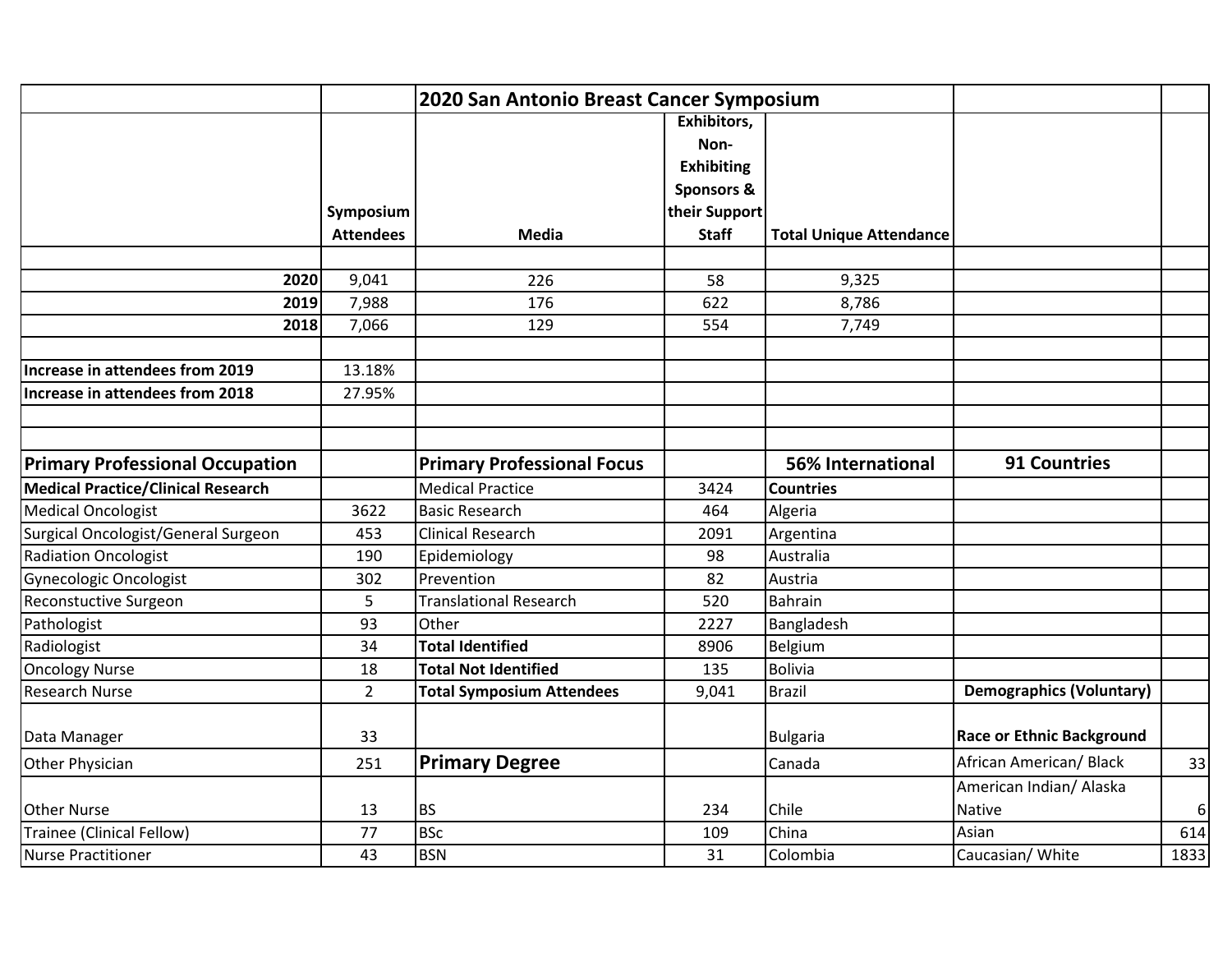| <b>Physicians Assistant</b>      | 17    | ChB                              | $\overline{4}$ | Costa Rica         | Hispanic/Latino                   | 214          |
|----------------------------------|-------|----------------------------------|----------------|--------------------|-----------------------------------|--------------|
|                                  |       |                                  |                |                    | Native Hawaiian/ Pacific          |              |
| Physician Scientist              | 117   | <b>DO</b>                        | 55             | Croatia            | Islander                          | $\mathbf{5}$ |
| <b>Clinical Geneticist</b>       | 112   | Dr Med                           | 260            | Curacao            | Other                             | 54           |
| <b>Basic Research</b>            |       | <b>DSc</b>                       | 13             | Cyprus             | <b>Total Identified</b>           | 2759         |
| <b>Laboratory Scientist</b>      | 116   | <b>MBBS</b>                      | 154            | Czech Republic     | <b>Total Not Identified</b>       | 6282         |
|                                  |       |                                  |                |                    |                                   |              |
| Statistician                     | 33    | MB ChB                           | 36             | Denmark            | Total Symposium Attendees   9,041 |              |
| Epidemiologist                   | 66    | <b>MD</b>                        | 1863           | Dominican Republic |                                   |              |
| <b>Research Assistant</b>        | 35    | <b>MD MPH</b>                    | 64             | Ecuador            | Gender                            |              |
| <b>Basic Research Trainee</b>    | 197   | <b>MD MSc</b>                    | 84             | Egypt              | Male                              | 893          |
| Industry                         |       | MD PhD                           | 370            | El Salvador        | Female                            | 2013         |
| Education                        | 161   | <b>NP</b>                        | 41             | Finland            | <b>Total Identified</b>           | 2906         |
| Marketing/Sales                  | 575   | PA                               | 18             | France             | <b>Total Not Identified</b>       | 6135         |
|                                  |       |                                  |                |                    |                                   |              |
| Medical Science Liaison          | 242   | PharmD                           | 126            | Germany            | <b>Total Symposium Attendees</b>  | 9,041        |
| Research                         | 382   | PhD                              | 709            | Georgia            |                                   |              |
| Other                            |       | <b>RN</b>                        | 28             | Greece             | <b>Age Group</b>                  |              |
|                                  |       | Other                            | 15             | Guatemala          | 18 - 30 years old                 | 211          |
| <b>Other Professional</b>        |       | <b>Total Identified</b>          | 4214           | Honduras           | 31 - 45 years old                 | 1084         |
| <b>Patient Advocate</b>          | 348   | <b>Total Not Identified</b>      | 4827           | Hong Kong          | 46 - 55 years old                 | 748          |
| Administrator                    | 93    | <b>Total Symposium Attendees</b> | 9,041          | Hungary            | 56 - 65 years old                 | 575          |
| Other PR                         | 42    |                                  |                | Iceland            | 66 years old and over             | 247          |
| <b>Medical Writer</b>            | 49    |                                  |                | India              | <b>Total Identified</b>           | 2865         |
| Pharmacist                       | 75    |                                  |                | Iran               | <b>Total Not Identified</b>       | 6176         |
|                                  |       |                                  |                |                    |                                   |              |
| <b>Other Occupation</b>          | 1103  |                                  |                | Ireland            | <b>Total Symposium Attendees</b>  | 9,041        |
| <b>Total Identified</b>          | 8899  |                                  |                | Israel             |                                   |              |
| <b>Total Not Identified</b>      | 142   |                                  |                | Italy              |                                   |              |
| <b>Total Symposium Attendees</b> | 9,041 |                                  |                | Japan              |                                   |              |
|                                  |       |                                  |                | Jordan             |                                   |              |
| <b>Work Setting</b>              |       |                                  |                | Kenya              |                                   |              |
| Academia                         | 1209  |                                  |                | Kuwait             |                                   |              |
| Foundation/Advocacy Organization | 361   |                                  |                | Latvia             |                                   |              |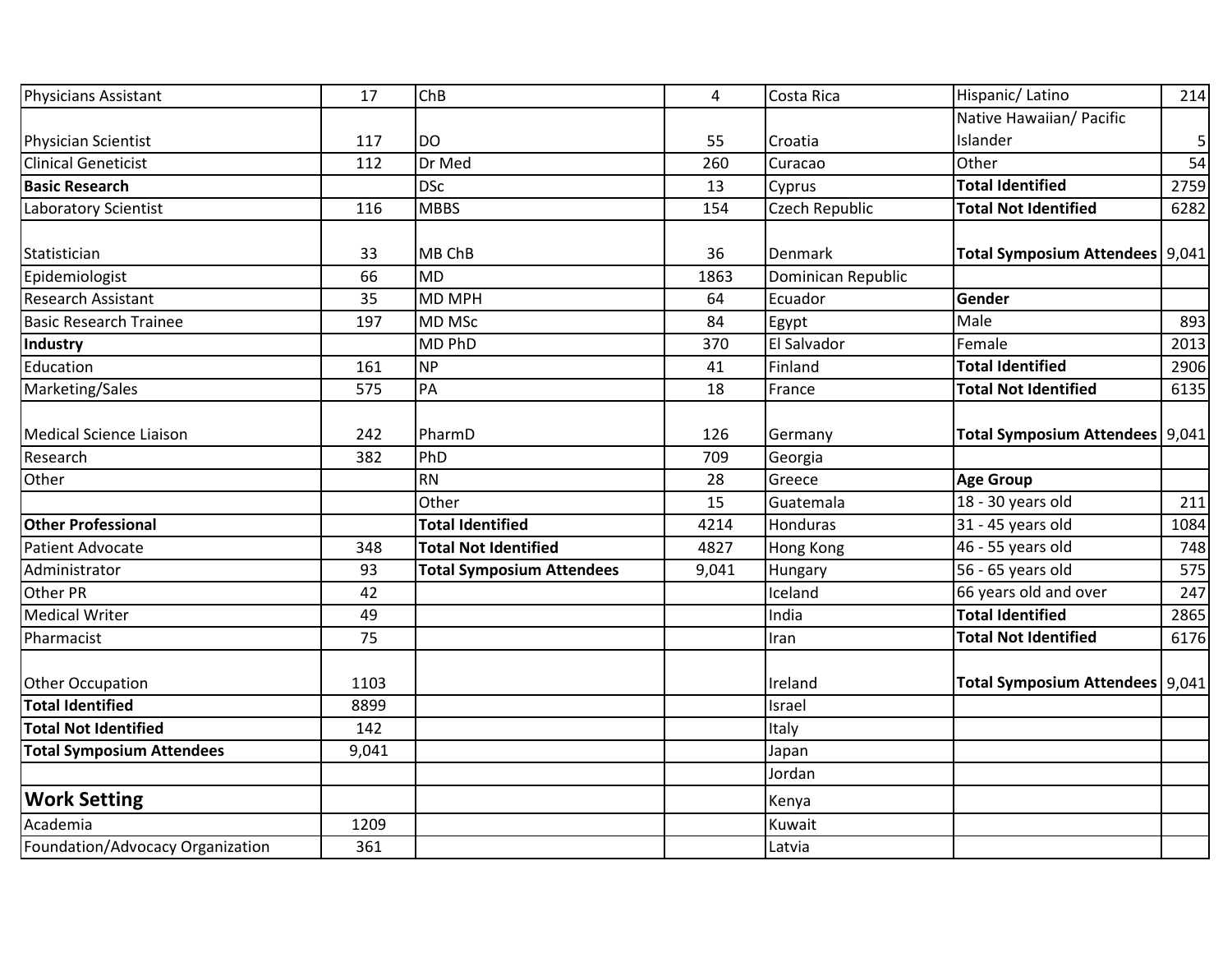| Government                       | 164              |  | Lebanon                   |  |
|----------------------------------|------------------|--|---------------------------|--|
| Hospital/Clinic                  | 3499             |  | Lithuania                 |  |
| Industry/Private Sector          | 2193             |  | Macao                     |  |
| Cancer Center                    | 593              |  | Macedonia                 |  |
| Private Practice                 | 334              |  | Malaysia                  |  |
| Other                            | $\overline{552}$ |  | Mexico                    |  |
| <b>Total Identified</b>          | 8905             |  | Montenegro                |  |
| <b>Total Not Identified</b>      | 136              |  | Morocco                   |  |
| <b>Total Symposium Attendees</b> | 9,041            |  | Nauru                     |  |
|                                  |                  |  | Netherlands               |  |
|                                  |                  |  | New Zealand               |  |
|                                  |                  |  | Nicaragua                 |  |
|                                  |                  |  | Nigeria                   |  |
|                                  |                  |  | Norway                    |  |
|                                  |                  |  | Oman                      |  |
|                                  |                  |  | Pakistan                  |  |
|                                  |                  |  | Panama                    |  |
|                                  |                  |  | Paraguay                  |  |
|                                  |                  |  | Peru                      |  |
|                                  |                  |  | Philippines               |  |
|                                  |                  |  | Poland                    |  |
|                                  |                  |  | Portugal                  |  |
|                                  |                  |  | Qatar                     |  |
|                                  |                  |  | Romania                   |  |
|                                  |                  |  | <b>Russian Federation</b> |  |
|                                  |                  |  | Saudi Arabia              |  |
|                                  |                  |  | Serbia                    |  |
|                                  |                  |  | Singapore                 |  |
|                                  |                  |  | Slovakia                  |  |
|                                  |                  |  | South Africa              |  |
|                                  |                  |  | Sovenia                   |  |
|                                  |                  |  | South Korea               |  |
|                                  |                  |  | Spain                     |  |
|                                  |                  |  | Sudan                     |  |